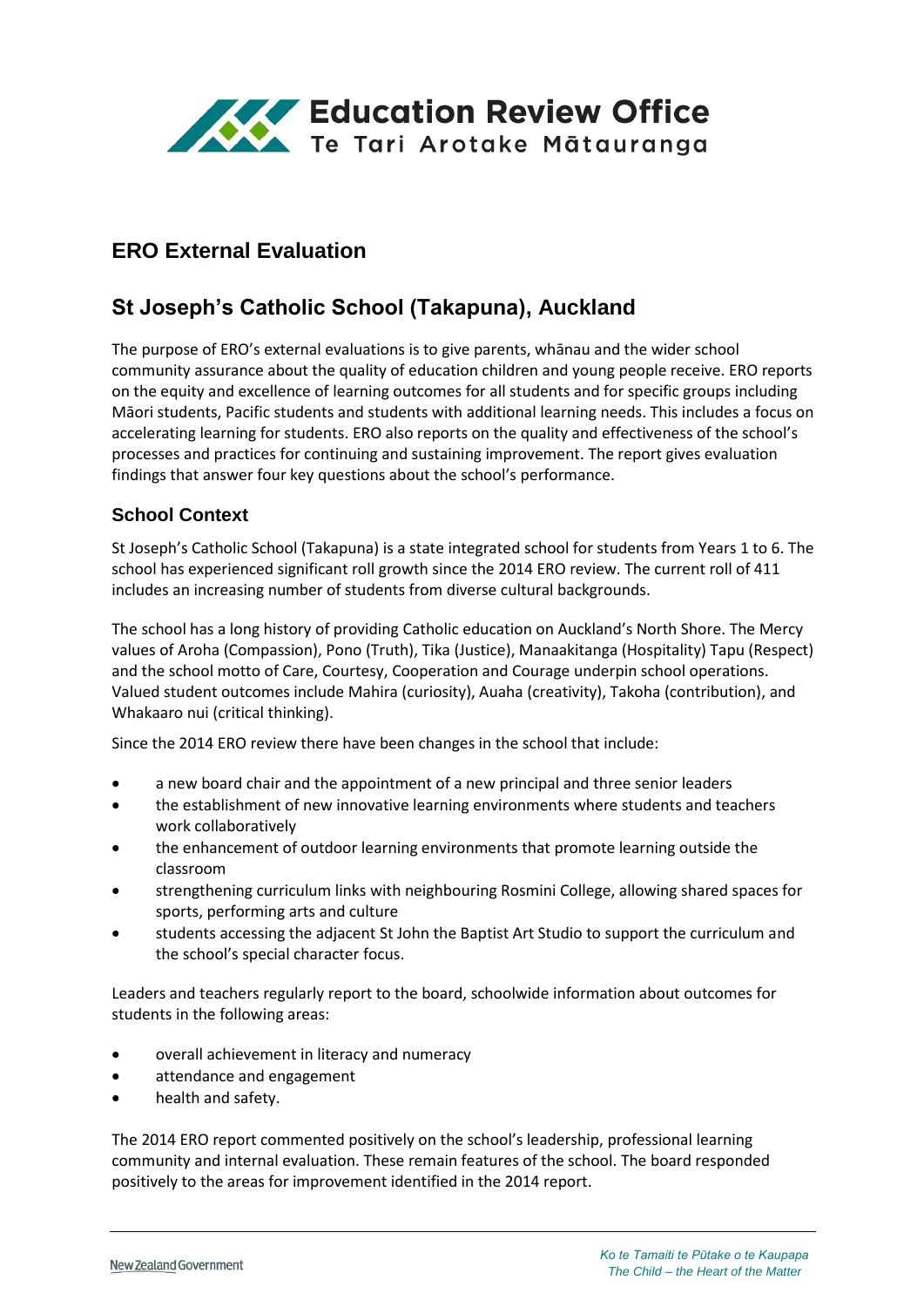St Joseph's Catholic School is a member of the North Shore Catholic Schools Community of Learning |Kāhui Ako.

# **Evaluation Findings**

## **1 Equity and excellence – achievement of valued outcomes for students**

## 1.1 How well is the school achieving equitable and excellent outcomes for all its students?

The school is successful in achieving equitable and excellent outcomes for students. Achievement information indicates that since 2015, most students have achieved expected curriculum levels in reading, writing and mathematics.

Students progress well in relation to the school's valued outcomes. They develop social skills and interact positively with each other and with adults. They show persistence and resilience in their learning.

Students achieve well in physical pursuits and confidently participate in the performing arts. The school's Samoan Cultural Group, theatre productions, and education outside the classroom feature in this success.

## 1.2 How well is the school accelerating learning for those Māori and other students who need this?

The school successfully accelerates learning for Māori and other students who need this. The small number of Māori and Pacific students are closely monitored and supported to achieve and progress in their learning. They participate fully in the school culture and opportunities for leadership.

Students with additional learning needs are provided with in-class support to achieve and progress in their learning. Parents are consulted to establish consistency in teaching strategies. These students participate well in the positive culture of the school.

The school is strongly inclusive of students who are learning English as an additional language. Their home languages and cultural diversity are recognised and celebrated. These approaches support their participation in all aspects of school life.

## **2 School conditions for equity and excellence – processes and practices**

### 2.1 What school processes and practices are effective in enabling achievement of equity and excellence, and acceleration of learning?

Leadership, stewardship and a growing culture of professional reflection and inquiry, are key school conditions that are helping the school to achieve equity and excellence for students.

Strong leadership is evident in the school. Leaders build collective capacity, promote individual teachers' growth, and participate in professional learning alongside teachers. They work collaboratively to promote a secure and orderly environment that supports students' wellbeing and ownership of their learning. Leaders maintain high levels of relational trust across the school.

The board of trustees is focused on students' wellbeing, progress and achievement, and on supporting the future direction and vision of the school. Trustees have strong links to the school, community and parish. They are inclusive and responsive to local and community needs. They have a good understanding of the school's progress towards strategic goals and continue to build their own stewardship capability.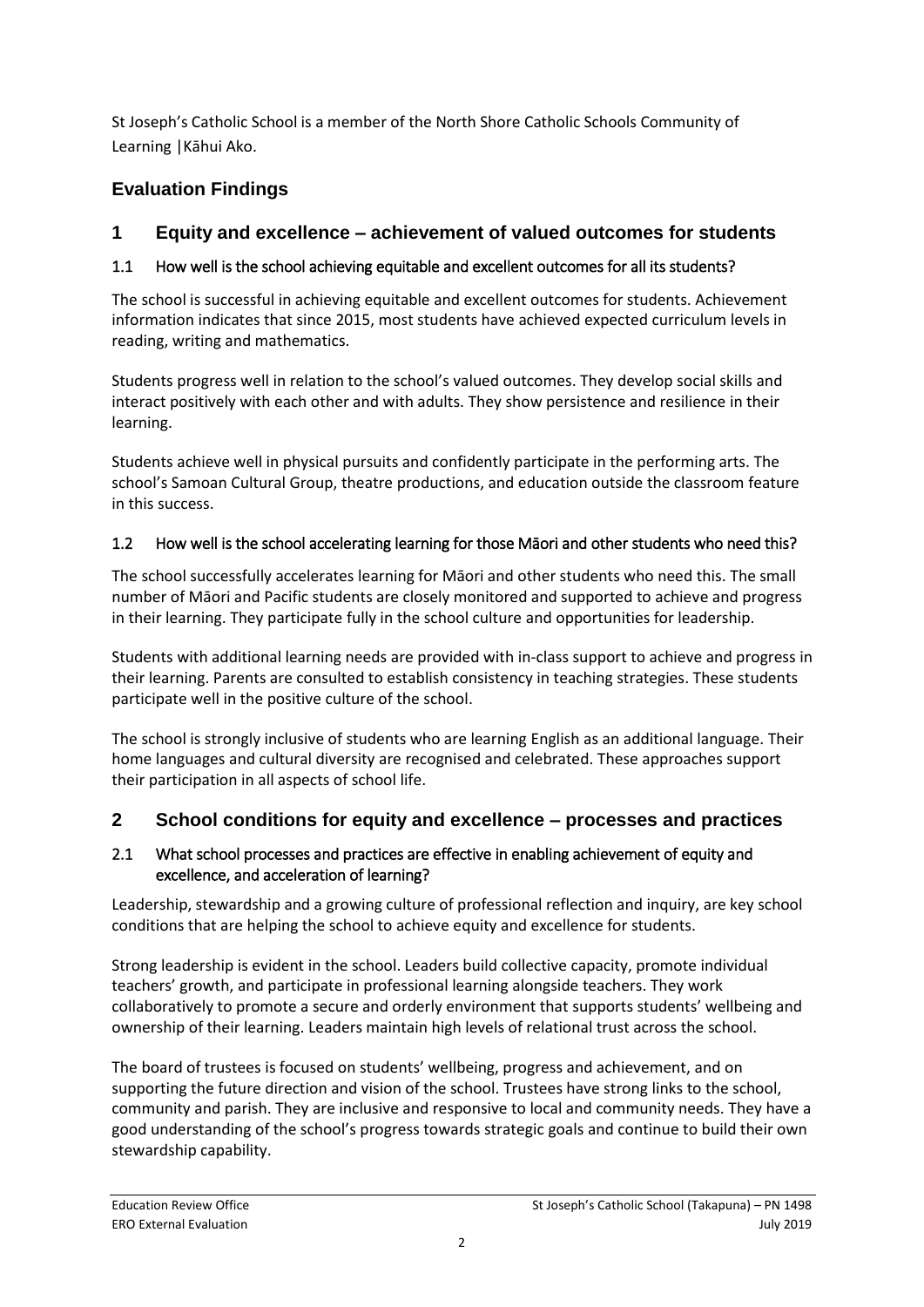Teachers and students set challenging and appropriate expectations for learning. Students are involved in decisions about an increasingly meaningful and authentic curriculum. Programmes promote confidence, collaboration, leadership, independence and the joy of learning. The school's special character is well integrated throughout the curriculum. There are good opportunities for student leadership within the curriculum and in co-curricular activities.

Parents and whānau are actively involved and have many opportunities to contribute to and participate in many aspects of school life. Home learning partnerships are active and meaningful. Effective communication and consultation support and strengthen learning-centred relationships with parents and whānau.

Leaders and teachers are well qualified and have relevant knowledge of curriculum, assessment and effective teaching strategies. Teachers work collaboratively to plan the curriculum and design engaging activities. Together they assess and evaluate the effectiveness of learning programmes.

Coherent organisational conditions promote evaluation, inquiry and knowledge building. Leaders and teachers know children and whānau well. They are highly adaptive and flexible in identifying and implementing practices that work for students' learning in the class, school and community.

#### 2.2 What further developments are needed in school processes and practices for achievement of equity and excellence, and acceleration of learning?

School leaders have identified relevant priorities for further development in curriculum design and internal evaluation. The school has the capacity to use evaluation effectively to guide and monitor these developments.

### **Board Assurance on Legal Requirements**

Before the review, the board and principal of the school completed *the ERO board assurance statement and self-audit checklists*. In these documents they attested that they had taken all reasonable steps to meet their legislative obligations related to the following:

- board administration
- curriculum
- management of health, safety and welfare
- personnel management
- finance
- asset management.

During the review, ERO checked the following items because they have a potentially high impact on student safety and wellbeing:

- emotional safety of students (including prevention of bullying and sexual harassment)
- physical safety of students
- teacher registration and certification
- processes for appointing staff
- stand down, suspension, expulsion and exclusion of students
- attendance
- school policies in relation to meeting the requirements of the Children's Act 2014.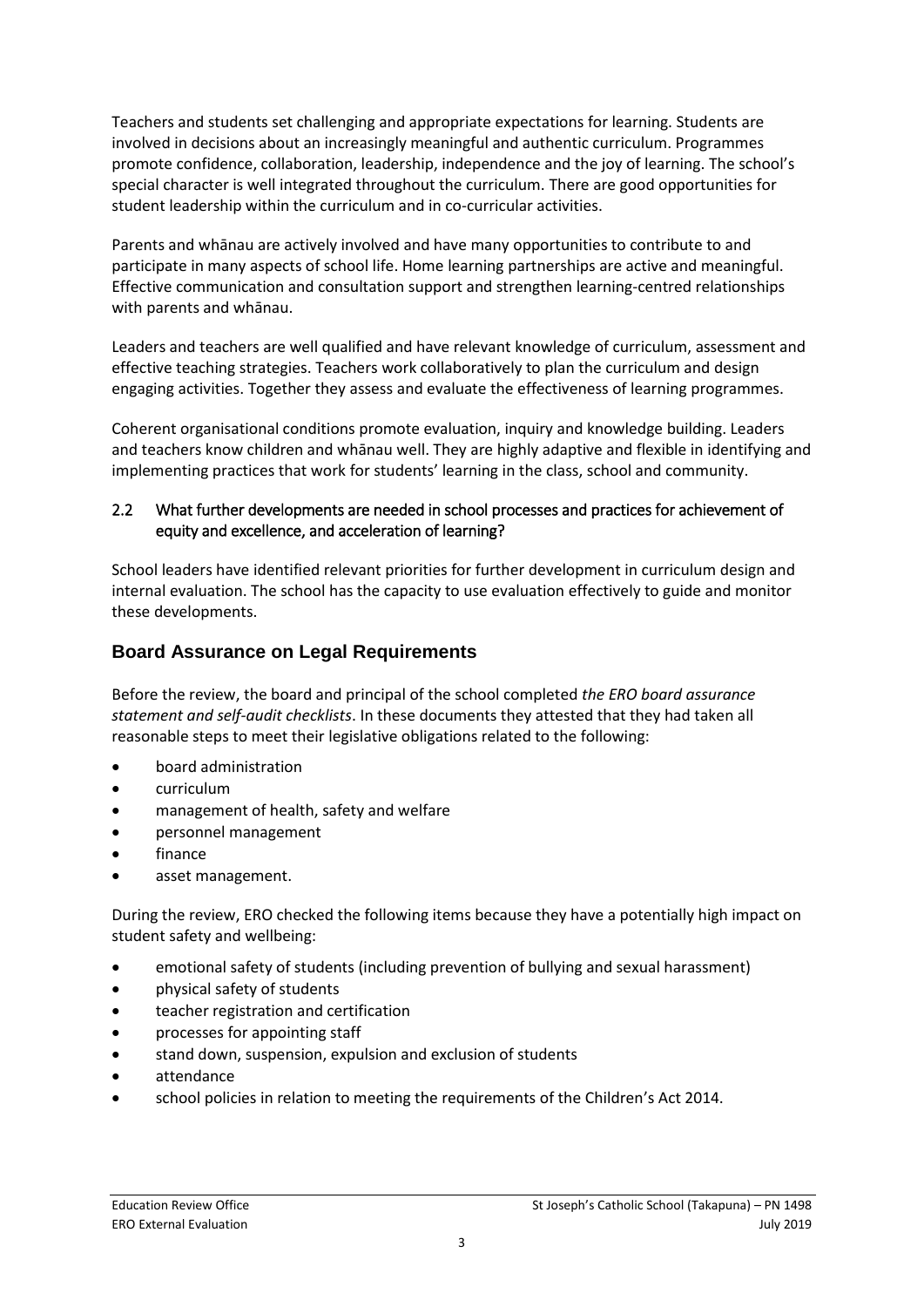## **3 ERO's Overall Judgement**

On the basis of the findings of this review, ERO's overall evaluation judgement of St Joseph's Catholic School (Takapuna) performance in achieving valued outcomes for its students is:

### **Strong**

[ERO's Framework: Overall School Performance is available on ERO's website](https://www.ero.govt.nz/assets/Uploads/Framework-overall-school-performance-Feb-2019.pdf).

### **4 Going forward**

#### Key strengths of the school

For sustained improvement and future learner success, the school can draw on existing strengths in:

- collaborative and distributed leadership
- teacher capability and collective responsibility for student wellbeing and achievement
- a responsive curriculum that supports the development of learner competencies and skills
- an inclusive school culture and learning focused partnerships with parents, whānau and Church communities.

#### Next steps

For sustained improvement and future learner success, priorities for further development are in:

- continuing to enhance a challenging, responsive, meaningful curriculum
- strengthening te reo and tikanga Māori in the curriculum
- enhancing internal evaluation with the use of indicators of effective practice.

C, Mars.

Steve Tanner Director Review and Improvement Services Northern Northern Region 17 July 2019